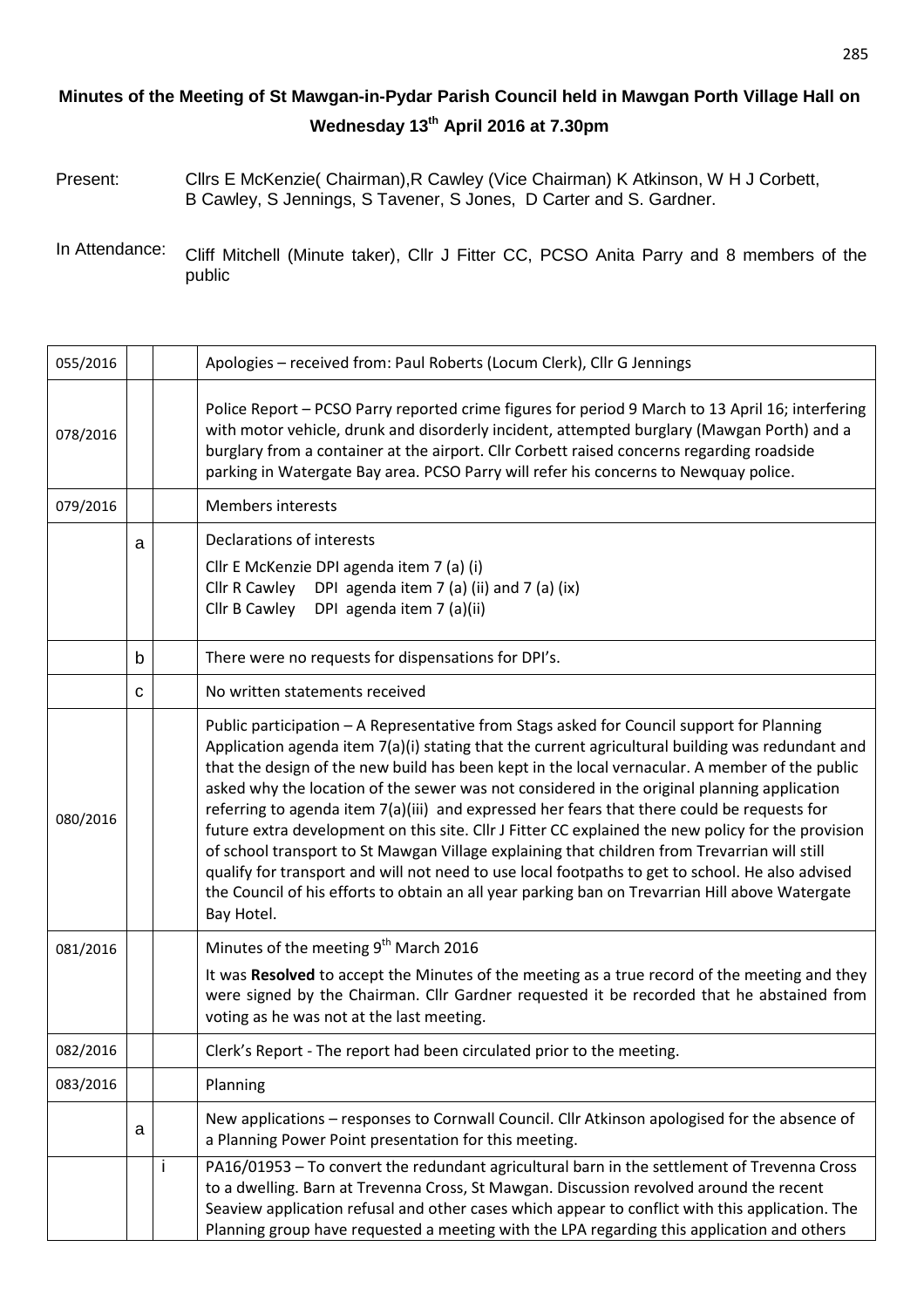|      | on the agenda to discuss the implications of applications outside the development envelopes.<br>It was noted that the LPA have stated that Trevenna Cross is not a sustainable location for<br>affordable development and Policy 34 does not appear to cover this case. It was Resolved to<br>request an extension of time until the $27th$ April 16 to allow time for a meeting with the Case<br>Officer; otherwise to put in a holding objection. The proposal was carried with one vote<br>against. |
|------|--------------------------------------------------------------------------------------------------------------------------------------------------------------------------------------------------------------------------------------------------------------------------------------------------------------------------------------------------------------------------------------------------------------------------------------------------------------------------------------------------------|
|      | The Chairman left the chamber for this item and the Vice Chairman took the Chair                                                                                                                                                                                                                                                                                                                                                                                                                       |
| ii.  | PA16/01386 – Extension to approved barn conversion to form a 3 bedroomed holiday unit.<br>Penvose Farm, Tregurrian, Newquay, TR84AE. It was Resolved to raise no objection.                                                                                                                                                                                                                                                                                                                            |
|      | The Vice Chairman and Cllr Cawley left the chamber for this item                                                                                                                                                                                                                                                                                                                                                                                                                                       |
| -iii | PA16/02207 - Non material amendment for proposed relocation to accommodate existing run<br>of South West Water sewer to PA15/05171 - erection of a two bedroom bungalow with garage<br>and associated works. Land south of Ivy Cottage, Ball lane, St Mawgan. It was noted that no<br>decision was required as it had been decided that this application was not acceptable as an<br>amendment.                                                                                                        |
| iv   | PA16/00907 - Erection of a detached dwelling (amended plans). Land at Trenance at grid ref<br>185012 67780 Trenance, Mawgan Porth TR84DD. - R Bayliss This amendment only concerned<br>boundaries of ownership. The Council's previous decision was to object to the application. It<br>was Resolved to maintain this objection. Cllr Gardner abstained from voting.                                                                                                                                   |
| V    | PA16/02567 - Application for a single storey extension. The Shed, St Mawgan - Mr Andrew<br>Williams. It was noted that permitted development only allows extension on the same<br>footprint and that the site lies outside the development envelope. It was Resolved to defer a<br>decision until after discussion with the Case Officer to ascertain whether this application is<br>legitimate. Cllr Gardner requested that it be recorded that he voted against the proposal.                        |
| vi   | PA16/02828 - Extension and refurbishment including change of roof covering. Spindrift,<br>Tredragon Road, Mawgan Porth. Dr Nigel Buller. It was Resolved to raise no objection to this<br>application.                                                                                                                                                                                                                                                                                                 |
| vii  | PA16/02375 - Construction of general purpose agricultural storage and machinery store,<br>extension of concrete yard area and diversion of farm track. Higher Lanvean Farm, St Mawgan.<br>Mr David Baker. It was Resolved to raise no objection.                                                                                                                                                                                                                                                       |
| viii | PA16/02505 - Refurbishment and extension of existing plant room and external store to<br>create a new ablution block. Access to RAF ST Mawgan. The details of this application were<br>noted.                                                                                                                                                                                                                                                                                                          |
| ix   | PA16/02900 - Application for works to trees subject to a tree preservation order. T1 Ash tree<br>to be removed. The Craft Shop, Long Lane, St Mawgan. Mrs Ann Rawling. It was Resolved to<br>leave the determination of this application to the Tree Officer.                                                                                                                                                                                                                                          |
|      | The Vice Chairman left the chamber for this item                                                                                                                                                                                                                                                                                                                                                                                                                                                       |
| X    | PA16/02649 - Notification of proposed works to a tree in a Conservation Area. Remove 25 -<br>30% of crown of Willow tree in garden. Hylton, Lanvean, St Mawgan.<br>Mr J Cooper. It was Resolved to leave the determination of this application to the Tree Officer.                                                                                                                                                                                                                                    |
| b    | Any other Planning Applications received before the meeting - None                                                                                                                                                                                                                                                                                                                                                                                                                                     |
| C    | Advices and decisions by Cornwall Council.                                                                                                                                                                                                                                                                                                                                                                                                                                                             |
| T    | PA16/00839/PREAPP This pre-application has been submitted by M P & Z Developments<br>(Hornsey) Ltd on behalf of Cornish Fresh Ltd Mawgan Porth Stores for a beachfront<br>regeneration project. It was Resolved to put this pre-application on the agenda for the Annual<br>Assembly Meeting of the Parish to be held on the 27 April.                                                                                                                                                                 |
| ii.  | PA15/11986 - extended use of field OS7750 from 28 days for use from Easter to 30 September<br>each year. Construction of a timber framed building on field OS7350 to be used as reception                                                                                                                                                                                                                                                                                                              |

286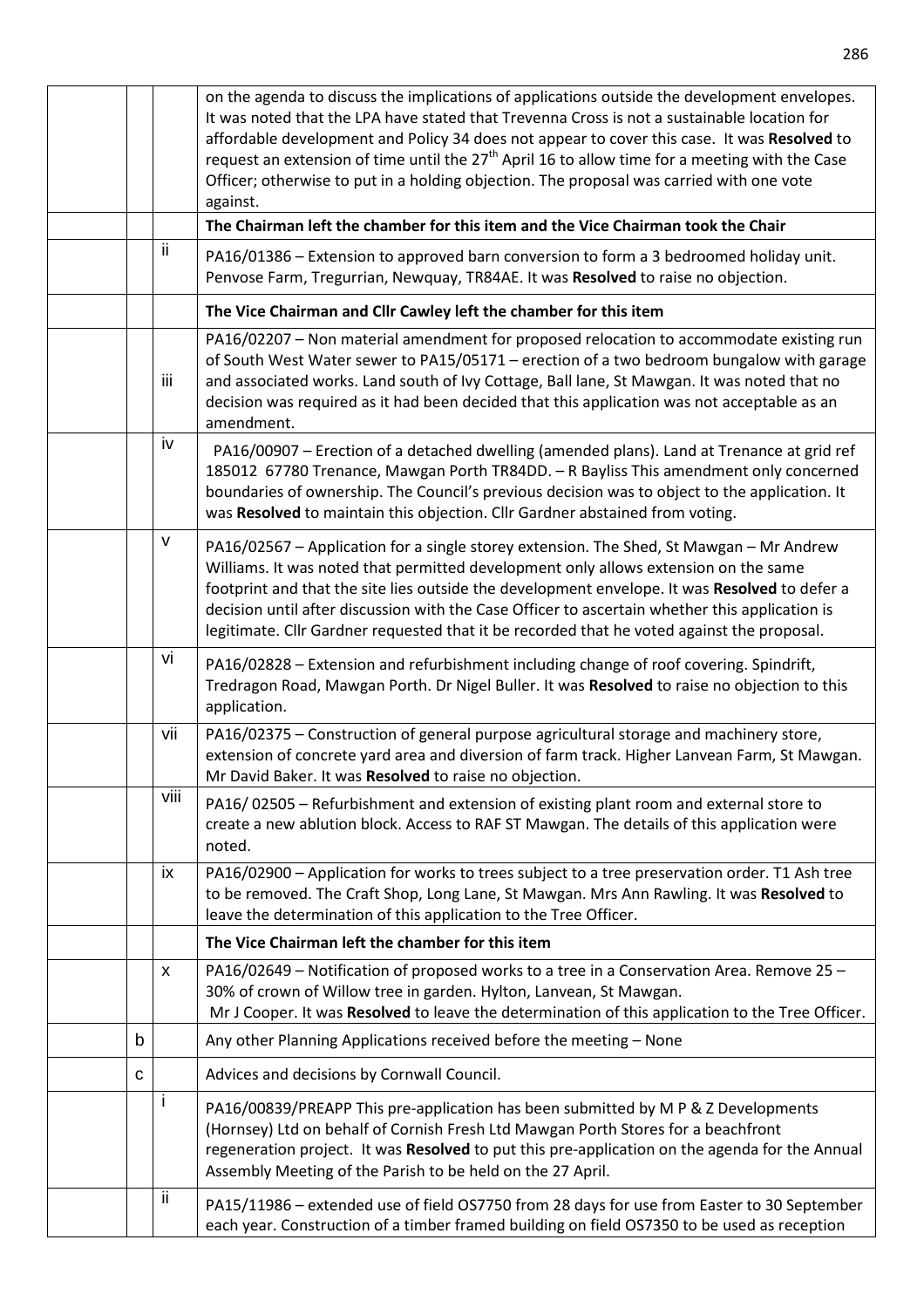|          |   | cafe. Bostaran, Tregurrian. Mrs G Jennings, Watergate Bay Holiday Park. It was noted that this<br>application had been approved.                                                                                                                                                                                                                                                                                                                                                           |
|----------|---|--------------------------------------------------------------------------------------------------------------------------------------------------------------------------------------------------------------------------------------------------------------------------------------------------------------------------------------------------------------------------------------------------------------------------------------------------------------------------------------------|
|          | d | To discuss planning enforcement issues - to refer any new issues and updates - None                                                                                                                                                                                                                                                                                                                                                                                                        |
| 084/2016 |   | Clerk Vacancy - Following re-advertising of the vacancy, the Staffing Committee carried out<br>interviews on Monday 11 April 2016. The Committee recommended the appointment of<br>Angela Hayne to fill the vacancy. It was Resolved to accept the Staffing Committee's<br>recommendation. Cllr Gardner abstained from voting.                                                                                                                                                             |
| 085/2016 |   | Burial Ground- Resolved to approve the erection of kerb stones to the memorial for Mary Olive<br>Higman decd. and add an additional inscription in respect of Charles Higman decd.                                                                                                                                                                                                                                                                                                         |
| 086/2016 |   | Working groups:                                                                                                                                                                                                                                                                                                                                                                                                                                                                            |
|          | а | Beach and environment - To receive report if any - Report on discussion with CC regarding the<br>difficulty of RNLI vehicles and the Sand Chair accessing the beach following exposure of the<br>'gabions' following sand erosion as a result of winter weather. CC will pay half the cost to<br>rebury the gabions and Jolyon Sharpe CC will put together a scheme. It was Resolved to spend<br>up to £150 to match the CC contribution. Cllr Gardner abstained from voting.              |
|          | b | Amenities - To receive report if any - Re Public Toilets in discussion on charging mechanisms it<br>was agreed that they were too expensive to install.                                                                                                                                                                                                                                                                                                                                    |
|          | C | Transport and Rights of Way - to receive report if any-none                                                                                                                                                                                                                                                                                                                                                                                                                                |
| 087/2016 |   | CALC annual subscription renewal - to consider and agree to continuation of subscription. It<br>was Resolved to renew the subscription to CALC.                                                                                                                                                                                                                                                                                                                                            |
| 088/2016 |   | Mobile signal coverage Mawgan Porth - To discuss proposed FMB Community Network visit -<br>The Clerk will continue to attempt to secure a visit of a representative of the company to<br>address the Annual Assembly of the Parish.                                                                                                                                                                                                                                                        |
| 089/2016 |   | Correspondence - to note and discuss if appropriate the correspondence received since the<br>last meeting - Letter received from member of the public regarding a proposal to self build on<br>land at Trevarrian - Agreed to be referred to CC planning. Letter received from resident of<br>Carloggas regarding roadside parking by Airport users in the Carloggas area and other parish<br>matters - request for discussion to be an agenda item for the Annual Assembly of the Parish. |
| 090/2016 |   | To receive reports from meetings - Cllr G Jennings had circulated to all members a report on<br>matters discussed at the Cornwall Airport Newquay Consultative Forum held on 21 March<br>2016. Cllr Mckenzie reported on a recent Denzell Downs meeting and informed members that<br>there will be funds to come from December 2016 and a panel will need to meet to decide on<br>applications for funds.<br>Cllr S Gardner left the meeting at this juncture                              |
| 091/2016 |   | Accounts -                                                                                                                                                                                                                                                                                                                                                                                                                                                                                 |
|          |   | Noted, Cheque No.001804 issued on 11/03/2016 for £462.00 to Local World Ltd paid to avoid<br>stop on second advert order after the invoice was sent out late by the company.                                                                                                                                                                                                                                                                                                               |
|          |   | It was Resolved that the accounts listed below, were approved for payment and duly signed.<br>PRH Roberts -<br>Locum Clerk's remuneration February<br>£523.99<br>& McAfee Protection renewal                                                                                                                                                                                                                                                                                               |
|          |   | Bubb Maintenance - Maintenance February plus expenses<br>£803.00<br><b>Toilet Cleaning March</b><br>A Prowse -<br>£210.00<br>Vodaphone -<br>Mobile telephone March<br>£17.85<br>Local World Itd<br>Re-advertising Clerk vacancy<br>£462.00<br>Membership renewal 2016<br><b>CALC</b><br>£359.68<br><b>CALC</b><br>Code of Conduct training<br>£233.50<br>Mower Insurance renewal<br>£126.94<br><b>NFU Mutual</b><br>Cornwall Council<br>£203.56<br>Burial Ground 1/2 year rates            |
|          |   | MP Village Hall<br>Replacement cheque<br>£560.00                                                                                                                                                                                                                                                                                                                                                                                                                                           |